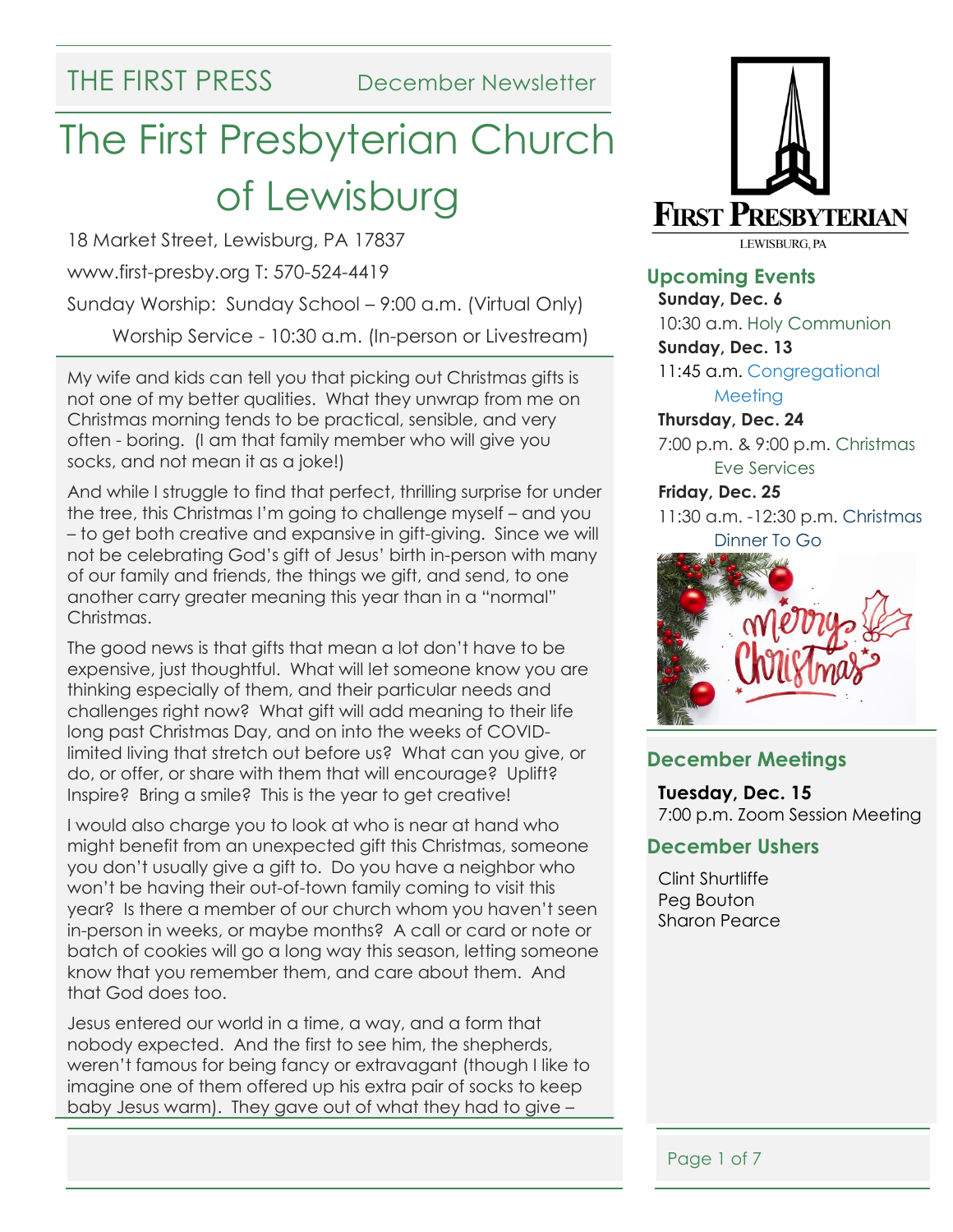their time, and attention, and affection. They honored God with simple, but meaning-full gifts.

Do your best this Christmas to give what you can – to those far, and to those near. And may your gifts bring unexpected joy, and hope, and light into these darkened days. Just like God's own best gifts do.

Peace and Merry Christmas to you,

Pastor Ryan

## **December Birthdays & Anniversaries**

#### **December Birthdays**

- 3 Erik Temple
- 4 David Han
- 6 Cole Temple
- 8 Jackie Wottrich
- 10 Gail Ross
- 16 Jim Friery, Kristen Mebius
- 18 Calvin Reif
- 20 Amy Tirpak
- 23 Marguerite Santorine
- 28 Betty Comerer, Brent Papson

#### **December Anniversaries**

- 12 Kirk & Paige Kerstetter
- 13 Brad & Heidi Zimmerman
- 18 Bennett & Courtney Remmey
- 29 Rich & Amy Cooper, Dale & Mindy Lind

# **Update: Thanksgiving Dinner To Go**

A very small group of workers and a large number of church and community members cooking and donating the fixings for Thanksgiving dinner, pulled together 160 meals for our church family and community. Despite the oven not working, we were able to warm up food and send 48 meals to be delivered in addition to 112 drive-by pickups. Everyone was very thankful, kind and appreciative. We are showing our community that even amid a pandemic, we will find a way to reach out and let others know we care about them. Thank you for your donations of your time, food and efforts.







Congregational Life and Volunteers

Page 2 of 7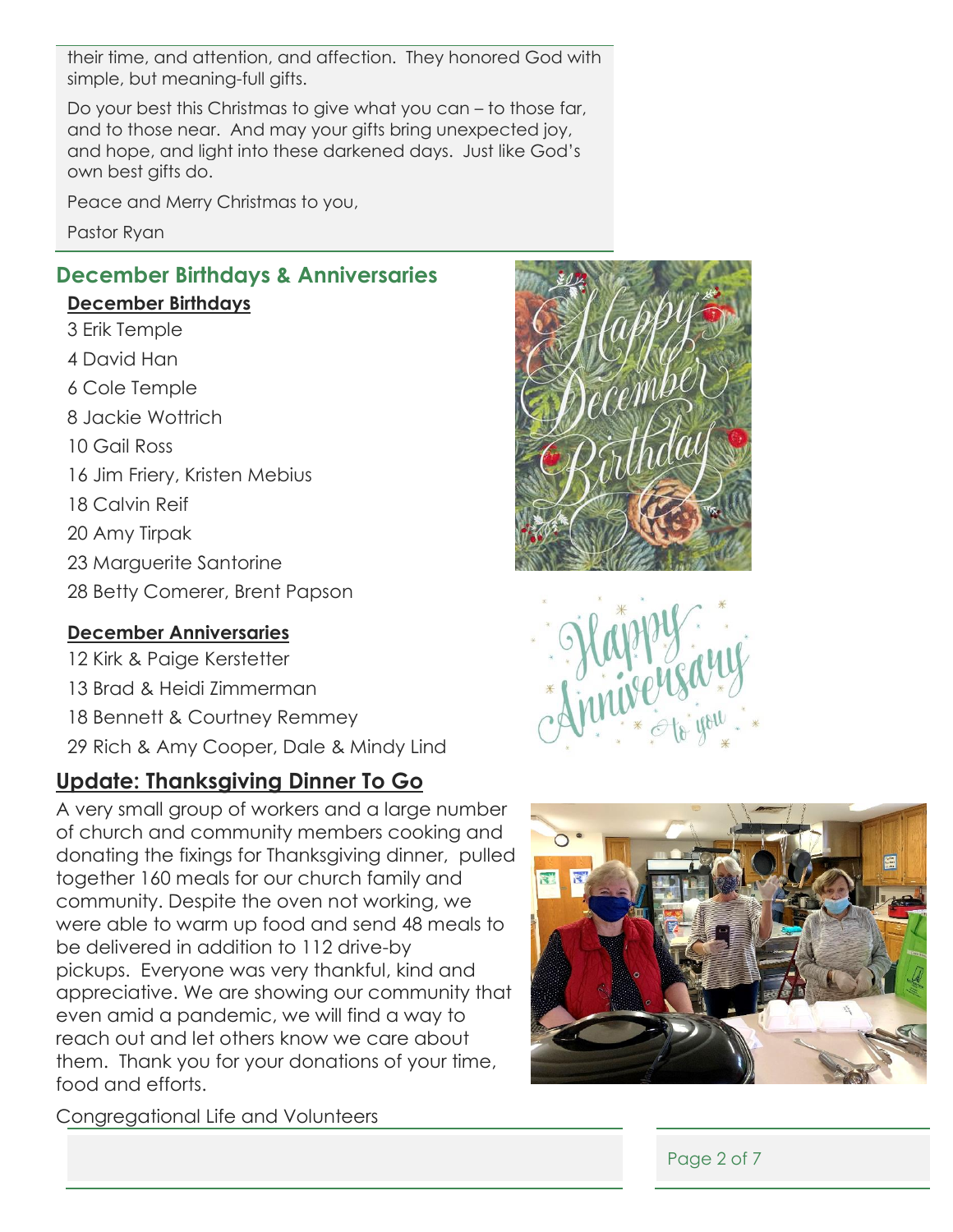#### **Nobody enjoys wearing a mask. I find this prayer makes it a little bit easier. – Pastor Ryan**  "A Prayer for Putting on a Face Mask"

(by Rev. Richard Bott, Moderator, Presbyterian Church of Canada)

Creator God, as I prepare to go into the world, help me to see the sacramental nature of wearing this cloth. Let it be a tangible and visible way of living love for my neighbors, as I love myself.

Christ Jesus, since my lips will be covered, uncover my heart, that people would see my smile in the crinkles around my eyes. Since my voice may be muffled, help me to speak clearly, not only with my words, but with my actions.

Holy Spirit, as the elastic touches my ears, remind me to listen carefully and caringly to all those I meet. May this simple piece of cloth be a shield and banner, and may each breath it holds, be filled with Your love.

In Your name, and in that love, I pray. Amen.

### **The Himmelreich Library**

To protect against COVID transmission, patrons are limited to browsing the stacks for 15 minutes at a time. You are welcome to call (570) 523-3377, or email [librarian@first-presby.org](mailto:librarian@first-presby.org) to have books set aside for when you arrive. The Himmelreich collection can be searched on-line, and Caroline Campagna is glad to help you with access to that resource.

#### **Current hours –**

Monday, 11am-1pm, 5-7pm. Tuesday, 12-2pm Wednesday, 11am-1pm Thursday, CLOSED Friday, 1-3pm Saturday & Sunday – CLOSED

## **Church Building Access and Church Office Hours**

Because of an increasing incidence of people from outside of the congregation wandering into the church during the day and evening hours, we are making changes to our building security policy. At our November meeting, the Session approved keeping all exterior doors locked unless there are two or more staff members in the building. We are making these changes to ensure that both our staff and any members coming into the building, feel safe doing so.

If you need to pick-up or drop something off or have a project at the church, please call the church office at (570) 524-4419, or email Alison at [info@first-presby.org.](mailto:info@first-presby.org) You are welcome to call Pastor Ryan at (570) 903-0600, or Matt Rishell, Director of Youth Ministry, at (717) 515-4057. We will work with you to get what you need!

The Lewisburg Area School District's change to all at-home learning has impacted our office hours.

Currently, the church office is open on Wednesdays, from 9am-2pm. At other times, we ask that you please contact our staff to make sure someone is there.

Page 3 of 7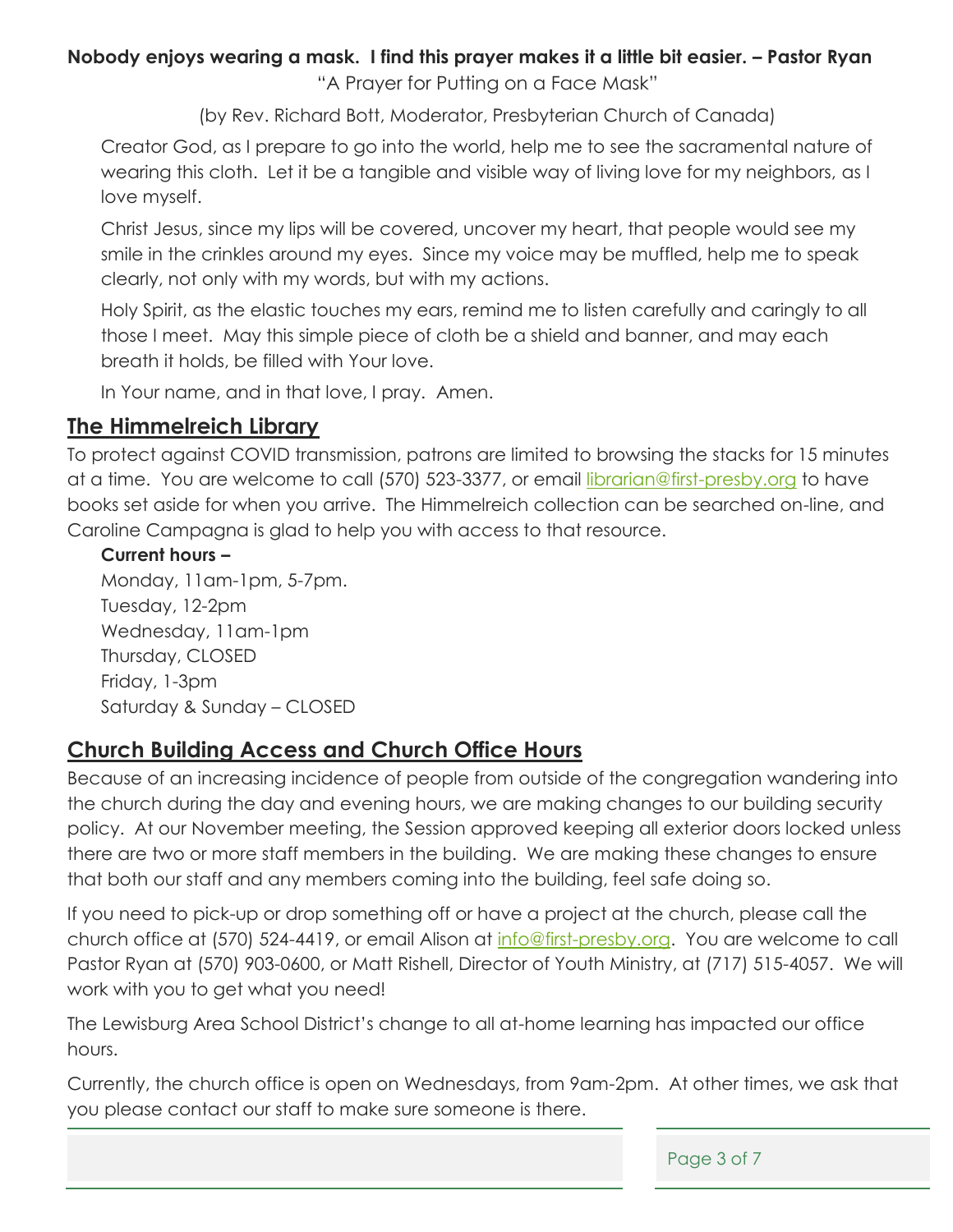# **Poinsettias and Wreaths**

Beginning on Sunday, December 13<sup>th</sup>, lovely Christmas poinsettias will adorn our sanctuary. A 5-7 bloom poinsettia plant costs \$12.00 and can be placed in honor or memory of a loved one. Ordered poinsettias should be picked up following the Christmas Eve services. Delivery will also be available this year. Christmas wreaths will adorn our church doors during the Advent season. Six \$45.00 sponsors are needed to cover the cost of the wreaths. To sponsor a poinsettia or wreath, please



send payment and dedication to the office no later than Tuesday, December 8<sup>th</sup>. Order forms are available in the narthex or orders can be emailed to [info@first-presby.org.](mailto:info@first-presby.org)



### **Friday, December 25th from 11:30-12:30**

This year our annual Christmas dinner will be offered for pick-up or local delivery only. Reservations for meals will be required and orders must be received by Tuesday, December 22<sup>nd</sup>. If you are interested in volunteering to help or making a donation, please call Paul Miller at 570-716-7132. To reserve your meal, please call the church office at 570-524-4419 and leave a message or email Alison at [info@first-presby.org.](mailto:info@first-presby.org)

# **Operation Christmas Child Drop Off Update!**

**8 Days, 35 Volunteers from Churches throughout the Susquehanna Valley, 3,722 total shoeboxes collected curbside at the First Presby Drop Off Center, 263 cartons of OCC shoeboxes, six trips to the Sunbury Central Drop Off to deliver our cartons, and feeling God's presence throughout!** What an amazing week! It was definitely different this year, collecting boxes curbside while wearing masks and gloves, hand sanitizing and working to have a "no



contact" or "little contact" drop off. Thank you to everyone that prayed, volunteered, packed a shoebox, donated filler items, encouraged and helped out. The total number of shoeboxes for the Susquehanna Valley Area was 18,662. All those shoeboxes went, by truck, to the Baltimore Processing Center and after being sorted and readied for shipment, they will proceed to over 120 countries around the world. Each one will be presented to a child by a church-sponsored group along with a booklet entitled, "The Greatest Gift" – stories about Jesus in their own language. A simple gift to spread the Gospel of Jesus Christ.

Page 4 of 7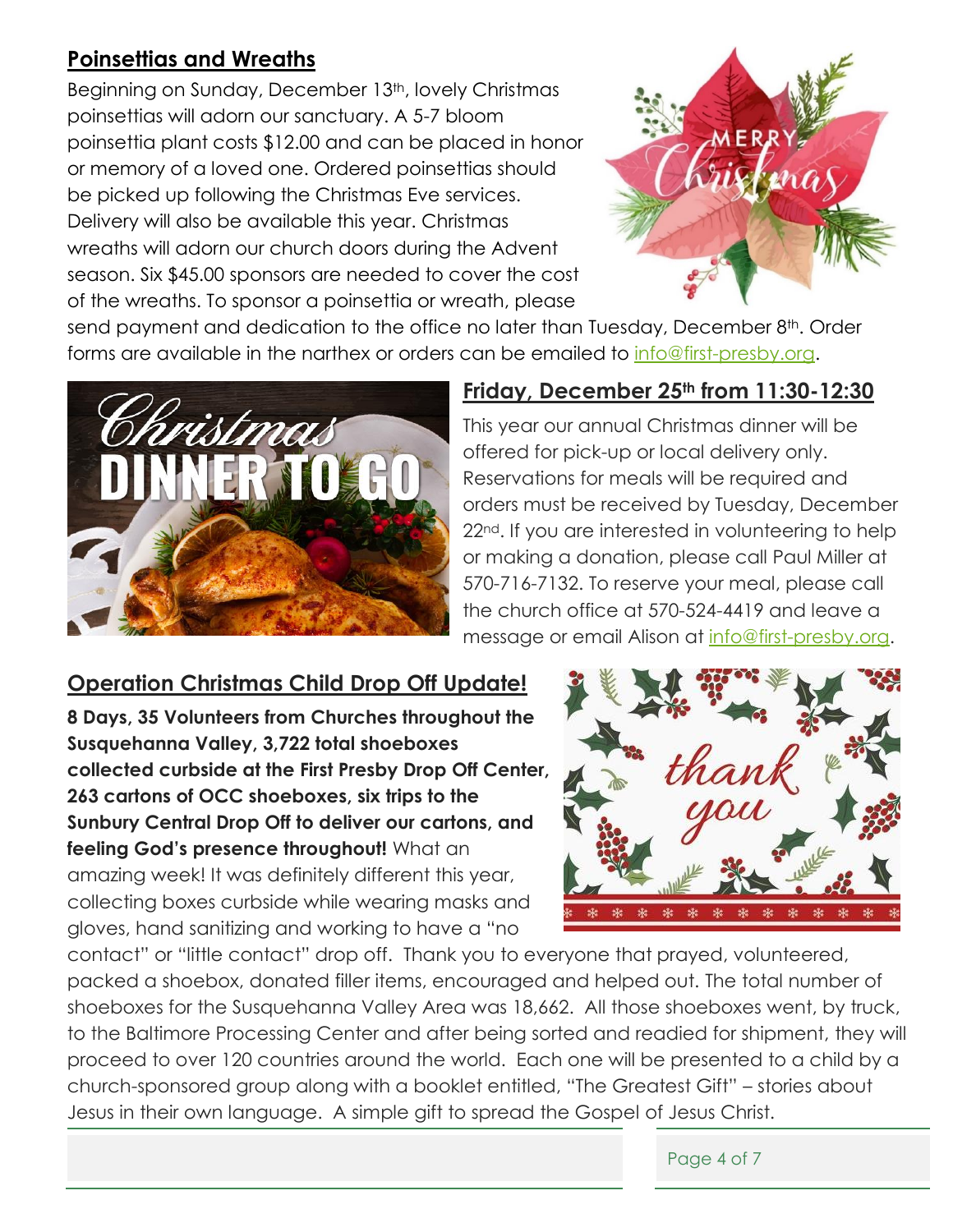# **Worship from Home**

At each meeting of the Session, we evaluate and reassess the precautions we're taking to reduce the spread of COVID-19. We are committed to maintaining as safe a facility as we can for those who want to worship in person, and will continue to provide a livestream broadcast and recorded version of our service for those who choose to stay at home.

You can access our worship services over the internet in several ways.

1. Facebook: At 10:30am on Sunday morning, you can participate from home by going to our church's Facebook page, @**Firstpresbylewisburg**. On Saturday evening, we post a link, and picture of the church, that will take you to a Youtube video. We start streaming live video from the sanctuary around 10:20am. If you visit our Facebook page anytime after Sunday morning, the link will take you to the stored Youtube video of that week's service.

2. Website: If you don't use Facebook, you can find the same Youtube link on our church website: https://first-presby.org. The scrolling header on our front page will have a headline, "Sunday's date – 10:30am Worship Service and Livestream!" Click on the text of that headline and it will take you to a page where you will find more information about the service, and a picture of the church. The picture is a link to Youtube, from which you can watch the livestream on Sunday morning, or, anytime afterward, find the recording of the service.

3. Youtube: If you want to access our worship service directly from Youtube, go to youtube.com and search "First Presby Lewisburg." The search results will bring up my channel, Ryan Kraus. (There are other Ryan Kraus' out there – be sure to look for "First Presbyterian Church of Lewisburg, PA" in the description!) Click "Ryan Kraus," and under the VIDEOS tab you'll find all the services we've recorded, starting with the most recent. You can subscribe to this channel to make it easier to find when you revisit youtube.com

**A Note on Communion:** For our in-person services in the sanctuary, we will continue celebrating the Lord's Supper using the prepackaged "fellowship cups." Any Sunday that we share this sacrament you are welcome to participate with bread and grape juice (or wine) which you already have at home. If you would prefer to share in the same elements that we're using here at church, we are glad to bring a supply of "fellowship cups" to you ahead of time. Please call the church office and let us know the best way to deliver them.



If you are unable to view the weekly worship service online and would prefer a dvd copy of the service to watch, please notify the office at [info@first](mailto:info@first-presby.org)[presby.org](mailto:info@first-presby.org) or leave a message at 570-524-4419. We are also working on providing bulletins and sermon notes prior to the service to anyone who may be interested. These pages could be mailed or emailed by request.

Page 5 of 7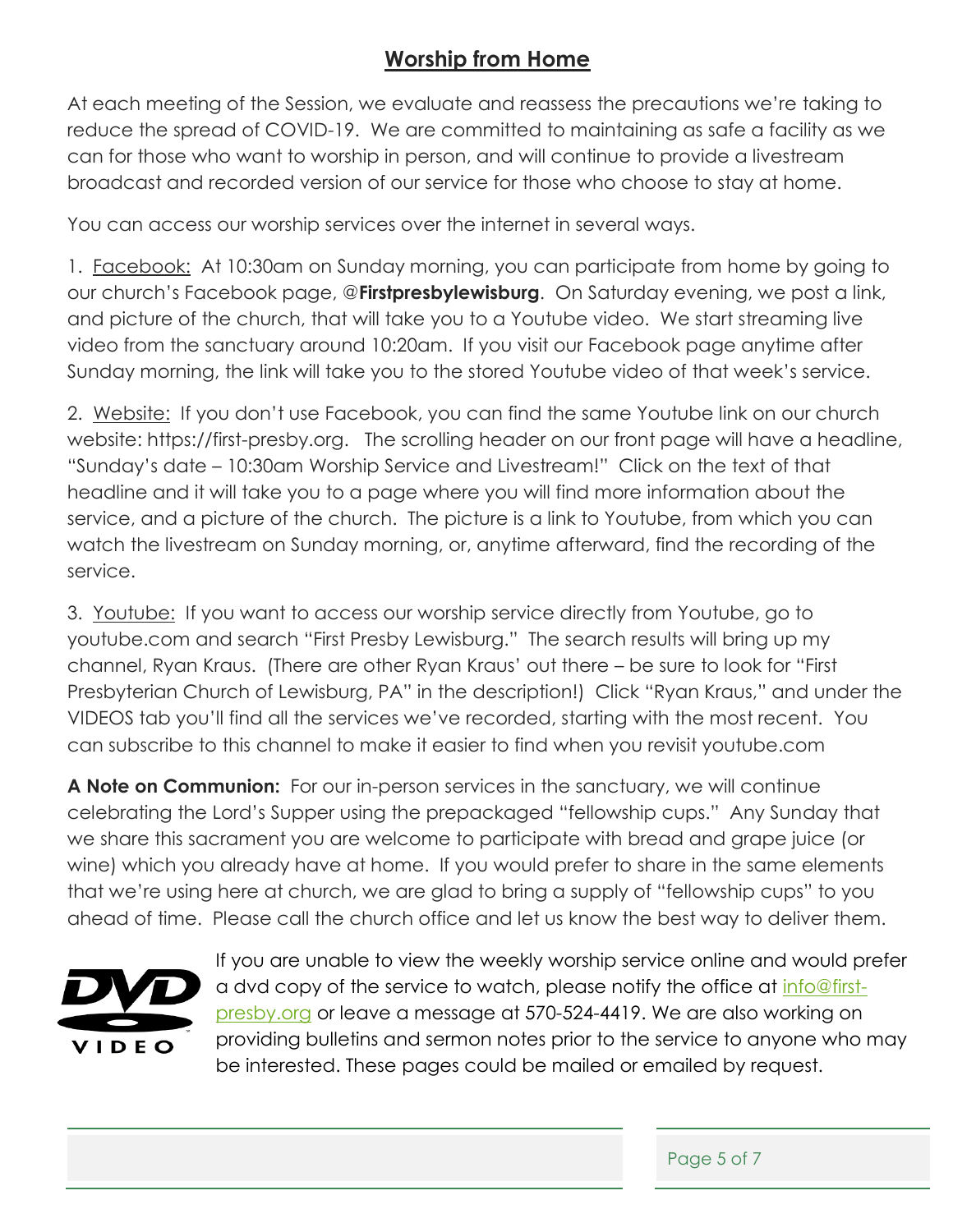

# **First Presby Kids News** DECEMBER 2020

**"For God so loved the world that he gave his one and only Son, that whoever believes in him shall not perish but have eternal life."** John 3:16

**Virtual Sunday School!** Every Sunday at 9 am, our kindergarten through 5<sup>th</sup> grade students gather together online for a 30-minute lesson led by our rotating team of Sunday School teachers.



There are so many things to love about Christmas. Presents, decorations, bad sweaters, great music! One of the best parts are all the twinkling lights. Christmas is sometimes referred to as the season of light. Not just because of the colorful lights you see hanging on houses and trees, but because we celebrate the birth of Jesus – the Light of the World. "Light it Up" lessons will

shed light on the amazing story of Jesus' birth.



**Nursery is open!** The nursery is now open during Sunday morning worship services. It is available for children ages 3 and under, accompanied by 1 adult. No nursery volunteers are assigned at this time. Please continue to follow our safety precautions including sanitizing hands before play and wearing masks during play.

**Dough Holy Night!** Gather your family and some simple ingredients! It's time for a fun and interactive experience combining sweet Snickerdoodle cookies with the best story ever – the story of Jesus Christ! You can access everything you need for this fun experience by visiting

[https://www.gocurriculum.com/dough-holy-night](https://www.gocurriculum.com/dough-holy-night-parent-portal)[parent-portal.](https://www.gocurriculum.com/dough-holy-night-parent-portal) Use password LETSDOUGH.



# **Follow us on Facebook @ FirstPresbyLewisburgPA**

Corey Jusko Director of Children's Ministry firstpresbykids@gmail.com

Page 6 of 7